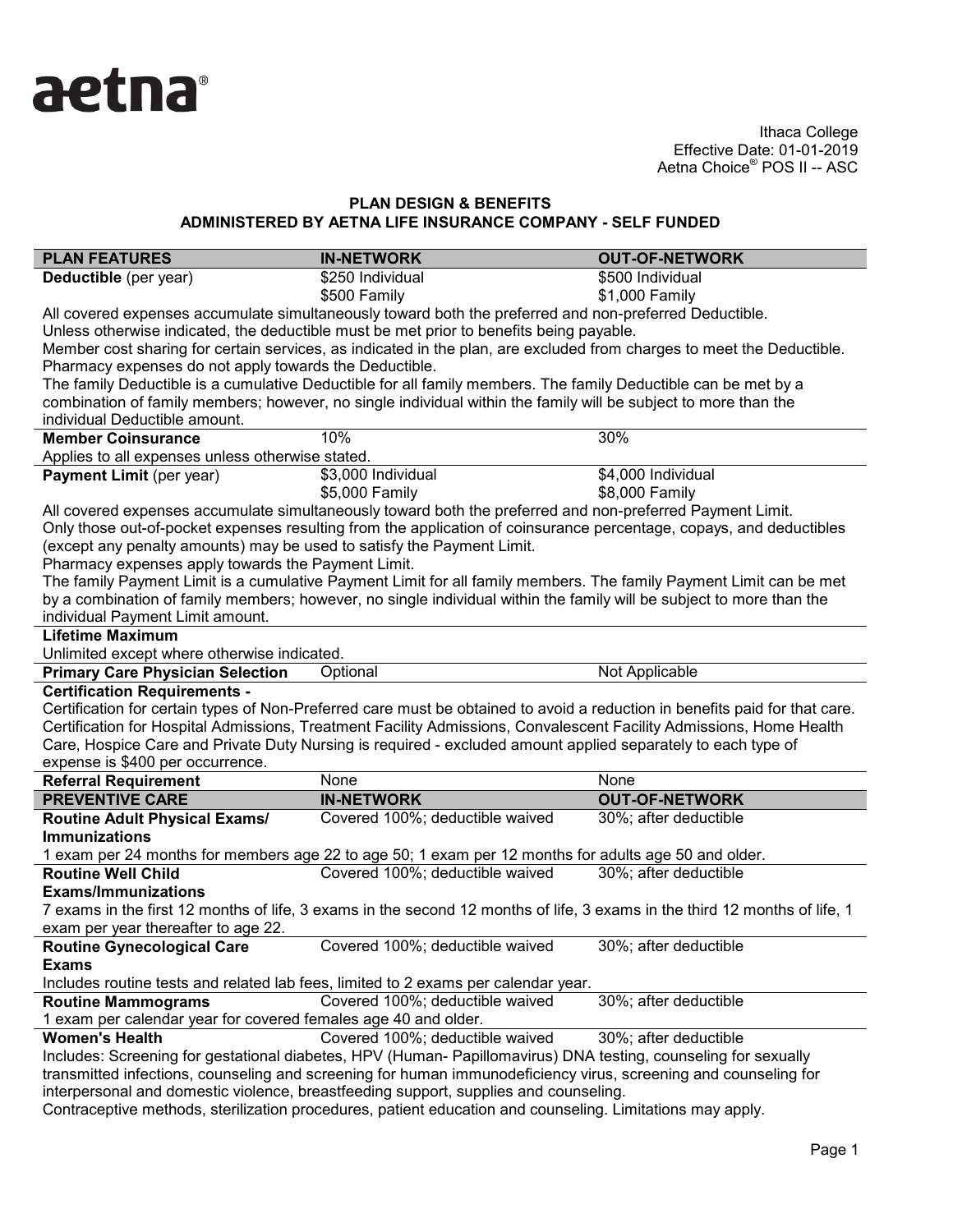

### **PLAN DESIGN & BENEFITS ADMINISTERED BY AETNA LIFE INSURANCE COMPANY - SELF FUNDED**

| <b>Routine Digital Rectal Exam</b>                       | Covered 100%; deductible waived                                                                                              | 30%; after deductible             |
|----------------------------------------------------------|------------------------------------------------------------------------------------------------------------------------------|-----------------------------------|
| 1 exam per calendar year for covered males.              |                                                                                                                              |                                   |
| <b>Prostate-specific Antigen Test</b>                    | Covered 100%; deductible waived                                                                                              | 30%; after deductible             |
| 1 exam per calendar year for covered males.              |                                                                                                                              |                                   |
| <b>Colorectal Cancer Screening</b>                       | Covered 100%; deductible waived                                                                                              | Covered under Routine Adult Exams |
|                                                          | Starting at age 50, fecal occult blood test once per year. Sigmoidoscopy every 5 years. Double contract barium enema         |                                   |
| every 5 years. Colonoscopy every 10 years.               |                                                                                                                              |                                   |
| <b>Routine Eye Exams</b>                                 | Covered 100%; deductible waived                                                                                              | 30%; after deductible             |
| 1 routine exam per 24 months.                            |                                                                                                                              |                                   |
| <b>Routine Hearing Screening</b>                         | Covered 100%; deductible waived                                                                                              | 30%; after deductible             |
| <b>PHYSICIAN SERVICES</b>                                | <b>IN-NETWORK</b>                                                                                                            | <b>OUT-OF-NETWORK</b>             |
| <b>Office Visits to Non-Specialist</b>                   | \$25 copay; deductible waived                                                                                                | 30%; after deductible             |
|                                                          | Includes services of an internist, general physician, family practitioner or pediatrician.                                   |                                   |
| <b>Specialist Office Visits</b>                          | \$40 copay; deductible waived                                                                                                | 30%; after deductible             |
| <b>Hearing Exams</b>                                     | Covered 100%; deductible waived                                                                                              | 30%; after deductible             |
| 1 routine exam per 24 months.                            |                                                                                                                              |                                   |
| <b>Pre-Natal Maternity</b>                               | Covered 100%; deductible waived                                                                                              | 30%; after deductible.            |
| <b>Walk-in Clinics</b>                                   | \$25 copay; deductible waived                                                                                                | 30%; after deductible             |
|                                                          | Walk-in Clinics are network, free-standing health care facilities. They are an alternative to a physician's office visit for |                                   |
|                                                          | treatment of unscheduled, non-emergency illnesses and injuries and the administration of certain immunizations. It is        |                                   |
|                                                          | not an alternative for emergency room services or the ongoing care provided by a physician. Neither an emergency             |                                   |
|                                                          | room, nor the outpatient department of a hospital, shall be considered a Walk-in Clinic.                                     |                                   |
| <b>Allergy Testing</b>                                   | Your cost sharing is based on the                                                                                            | 30%; after deductible             |
|                                                          | type of service and where it is                                                                                              |                                   |
|                                                          | performed                                                                                                                    |                                   |
| <b>Allergy Injections</b>                                | Your cost sharing is based on the                                                                                            | 30%; after deductible             |
|                                                          | type of service and where it is                                                                                              |                                   |
|                                                          | performed                                                                                                                    |                                   |
| <b>DIAGNOSTIC PROCEDURES</b>                             | <b>IN-NETWORK</b>                                                                                                            | <b>OUT-OF-NETWORK</b>             |
| <b>Diagnostic X-ray</b>                                  | 10%; after deductible                                                                                                        | 30%; after deductible             |
| (other than Complex Imaging Services)                    |                                                                                                                              |                                   |
|                                                          | If performed as a part of a physician office visit and billed by the physician, expenses are covered subject to the          |                                   |
| applicable physician's office visit member cost sharing. |                                                                                                                              |                                   |
| <b>Diagnostic Laboratory</b>                             | 10%; after deductible                                                                                                        | 30%; after deductible             |
|                                                          | If performed as a part of a physician office visit and billed by the physician, expenses are covered subject to the          |                                   |
| applicable physician's office visit member cost sharing. |                                                                                                                              |                                   |
| <b>Diagnostic Complex Imaging</b>                        | 15%; after deductible                                                                                                        | 30%; after deductible             |
| <b>EMERGENCY MEDICAL CARE</b>                            | <b>IN-NETWORK</b>                                                                                                            | <b>OUT-OF-NETWORK</b>             |
| <b>Urgent Care Provider</b>                              | 10% after \$50 copay; deductible<br>waived                                                                                   | 30%; after deductible             |
| <b>Non-Urgent Use of Urgent Care</b><br>Provider         | Not Covered                                                                                                                  | Not Covered                       |
| <b>Emergency Room</b>                                    |                                                                                                                              |                                   |
|                                                          | 10% after \$150 copay; deductible<br>waived                                                                                  | Same as in-network care           |
| Copay waived if admitted                                 |                                                                                                                              |                                   |
| Non-Emergency Care in an<br><b>Emergency Room</b>        | Not Covered                                                                                                                  | Not Covered                       |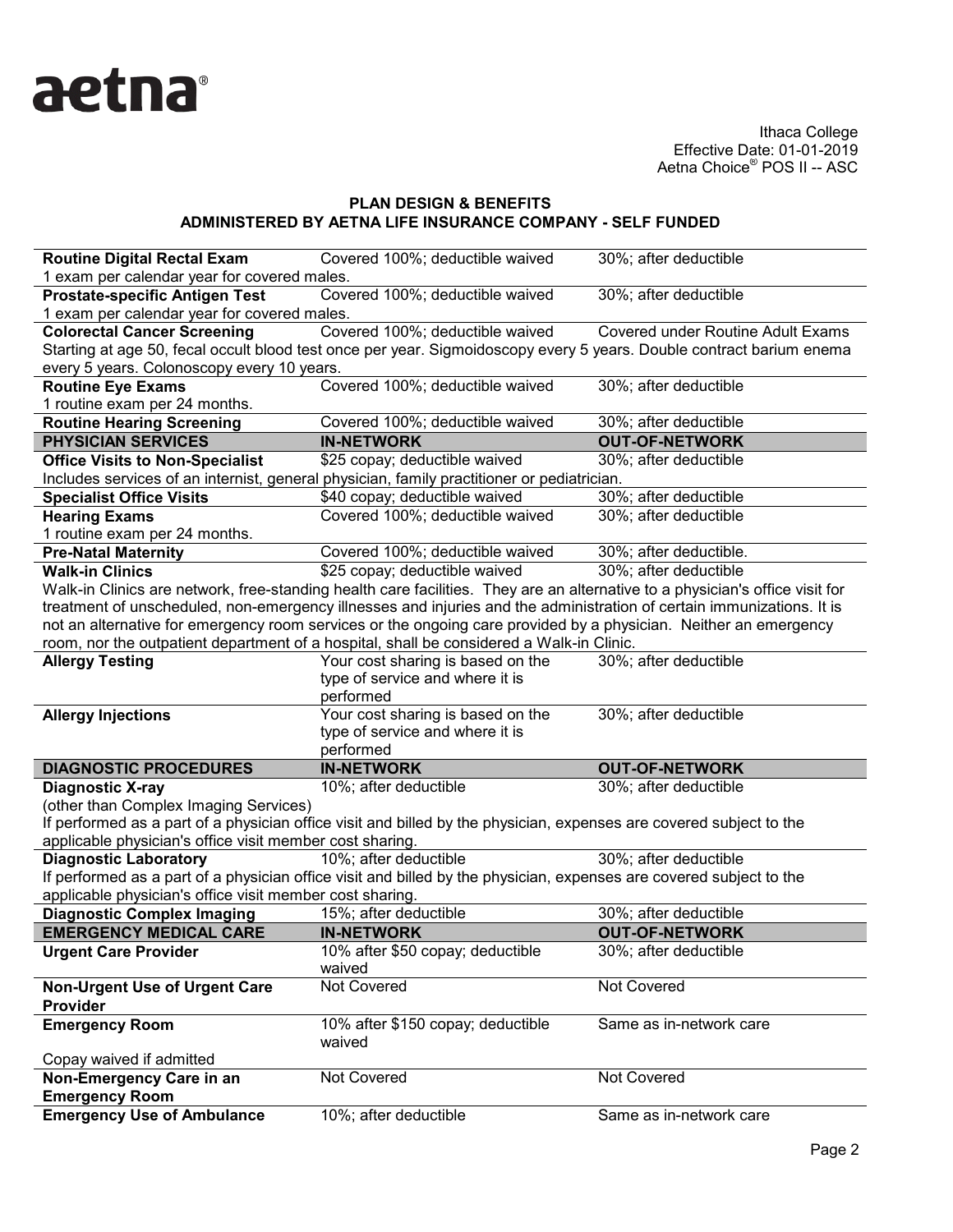

## **PLAN DESIGN & BENEFITS ADMINISTERED BY AETNA LIFE INSURANCE COMPANY - SELF FUNDED**

| <b>Non-Emergency Use of Ambulance</b>                                                              | Not Covered                                                                                                        | Not Covered           |  |  |
|----------------------------------------------------------------------------------------------------|--------------------------------------------------------------------------------------------------------------------|-----------------------|--|--|
| <b>HOSPITAL CARE</b>                                                                               | <b>IN-NETWORK</b>                                                                                                  | <b>OUT-OF-NETWORK</b> |  |  |
| <b>Inpatient Coverage</b>                                                                          | 10%; after deductible                                                                                              | 30%; after deductible |  |  |
|                                                                                                    | Your cost sharing applies to all covered benefits incurred during your inpatient stay.                             |                       |  |  |
| <b>Inpatient Maternity Coverage</b>                                                                | 10%; after deductible                                                                                              | 30%; after deductible |  |  |
| (includes delivery and postpartum                                                                  |                                                                                                                    |                       |  |  |
| care)                                                                                              |                                                                                                                    |                       |  |  |
|                                                                                                    | Your cost sharing applies to all covered benefits incurred during your inpatient stay.                             |                       |  |  |
| <b>Outpatient Hospital Expenses</b>                                                                | 10%; after deductible                                                                                              | 30%; after deductible |  |  |
|                                                                                                    | Your cost sharing applies to all covered benefits incurred during your outpatient visit.                           |                       |  |  |
| <b>Outpatient Surgery - Hospital</b>                                                               | 10%; after deductible                                                                                              | 30%; after deductible |  |  |
|                                                                                                    | Your cost sharing applies to all covered benefits incurred during your outpatient visit.                           |                       |  |  |
| <b>Outpatient Surgery - Freestanding</b>                                                           | 10%; after deductible                                                                                              | 30%; after deductible |  |  |
| <b>Facility</b>                                                                                    |                                                                                                                    |                       |  |  |
|                                                                                                    | Your cost sharing applies to all covered benefits incurred during your outpatient visit.                           |                       |  |  |
| <b>MENTAL HEALTH SERVICES</b>                                                                      | <b>IN-NETWORK</b>                                                                                                  | <b>OUT-OF-NETWORK</b> |  |  |
| Inpatient                                                                                          | 10%; after deductible                                                                                              | 30%; after deductible |  |  |
|                                                                                                    | Your cost sharing applies to all covered benefits incurred during your inpatient stay.                             |                       |  |  |
| <b>Mental Health Office Visits</b>                                                                 | \$25 copay; deductible waived                                                                                      | 30%; after deductible |  |  |
|                                                                                                    | Your cost sharing applies to all covered benefits incurred during your outpatient visit.                           |                       |  |  |
| <b>Other Mental Health Services</b>                                                                | Covered 100%; deductible waived                                                                                    | 30%; after deductible |  |  |
| <b>SUBSTANCE ABUSE</b>                                                                             | <b>IN-NETWORK</b>                                                                                                  | <b>OUT-OF-NETWORK</b> |  |  |
| Inpatient                                                                                          | 10%; after deductible                                                                                              | 30%; after deductible |  |  |
|                                                                                                    | Your cost sharing applies to all covered benefits incurred during your inpatient stay.                             |                       |  |  |
| <b>Residential Treatment Facility</b>                                                              | 10%; after deductible                                                                                              | 30%; after deductible |  |  |
| <b>Substance Abuse Office Visits</b>                                                               | \$25 copay; deductible waived                                                                                      | 30%; after deductible |  |  |
|                                                                                                    | Your cost sharing applies to all covered benefits incurred during your outpatient visit.                           |                       |  |  |
| <b>Other Substance Abuse Services</b>                                                              | Covered 100%; deductible waived                                                                                    | 30%; after deductible |  |  |
| <b>OTHER SERVICES</b>                                                                              | <b>IN-NETWORK</b>                                                                                                  | <b>OUT-OF-NETWORK</b> |  |  |
| <b>Skilled Nursing Facility</b>                                                                    | 10%; after deductible                                                                                              | 30%; after deductible |  |  |
| Limited to 120 days per calendar year.                                                             |                                                                                                                    |                       |  |  |
|                                                                                                    | Your cost sharing applies to all covered benefits incurred during your inpatient stay.                             |                       |  |  |
| <b>Home Health Care</b>                                                                            | Covered 100%; deductible waived                                                                                    | 30%; after deductible |  |  |
| Limited to 120 visits per year.                                                                    |                                                                                                                    |                       |  |  |
|                                                                                                    | Each visit by a nurse or therapist is one visit. Each visit up to 4 hours by a home health care aide is one visit. |                       |  |  |
| <b>Hospice Care - Inpatient</b>                                                                    | Covered 100%; deductible waived                                                                                    | 30%; after deductible |  |  |
|                                                                                                    | Your cost sharing applies to all covered benefits incurred during your inpatient stay.                             |                       |  |  |
| <b>Hospice Care - Outpatient</b>                                                                   | Covered 100%; deductible waived                                                                                    | 30%; after deductible |  |  |
|                                                                                                    | Your cost sharing applies to all covered benefits incurred during your outpatient visit.                           |                       |  |  |
| Aetna Compassionate Care Program (ACCP) - Enrollment available to members with a 12 month terminal |                                                                                                                    |                       |  |  |
| prognosis. Members would be able to continue receiving curative care.                              |                                                                                                                    |                       |  |  |
| <b>Private Duty Nursing</b>                                                                        | Covered 100%; deductible waived                                                                                    | 30%; after deductible |  |  |
| Limited to 70 eight hour shifts per year.                                                          |                                                                                                                    |                       |  |  |
|                                                                                                    | Each period of private duty nursing of up to 8 hours will be deemed to be one private duty nursing shift.          |                       |  |  |
| <b>Outpatient Short-Term</b>                                                                       | 10%; after deductible                                                                                              | 30%; after deductible |  |  |
| <b>Rehabilitation</b>                                                                              |                                                                                                                    |                       |  |  |

Includes speech, physical, occupational therapy; limited to 60 visits per calendar year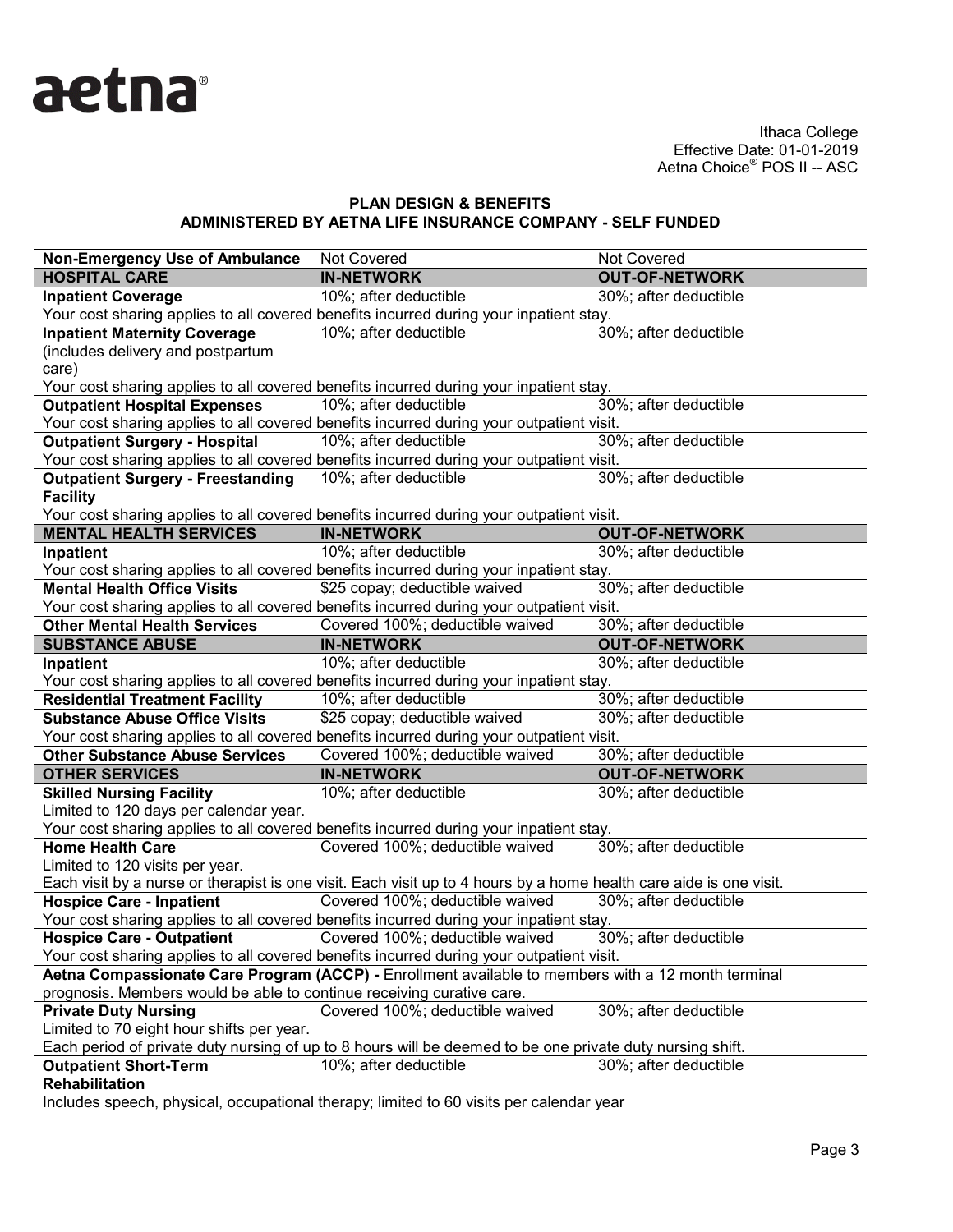

#### **PLAN DESIGN & BENEFITS ADMINISTERED BY AETNA LIFE INSURANCE COMPANY - SELF FUNDED**

| <b>Habilitative Services (Physical</b>                            | Cost sharing same as any other                                                         | Cost sharing same as any other     |
|-------------------------------------------------------------------|----------------------------------------------------------------------------------------|------------------------------------|
| Therapy/Occupational                                              | physical, occupational, speech                                                         | physical, occupational, speech     |
| Therapy/Speech Therapy)                                           | therapy expense                                                                        | therapy expense                    |
| <b>Spinal Manipulation Therapy</b>                                | 10%; after deductible                                                                  | 30%; after deductible              |
| Maintenance services are not                                      |                                                                                        |                                    |
| covered                                                           |                                                                                        |                                    |
| <b>Autism Behavioral Therapy</b>                                  | Refer to MBH Outpatient Mental                                                         | Refer to MBH Outpatient Mental     |
|                                                                   | Health                                                                                 | Health                             |
| Combined with outpatient mental health visits                     |                                                                                        |                                    |
| <b>Autism Applied Behavior Analysis</b>                           | Covered 100%; deductible waived                                                        | 30%; after deductible              |
| <b>Autism Physical Therapy</b>                                    | 10%; after deductible                                                                  | 30%; after deductible              |
| <b>Autism Occupational Therapy</b>                                | 10%; after deductible                                                                  | 30%; after deductible              |
| <b>Autism Speech Therapy</b>                                      | 10%; after deductible                                                                  | 30%; after deductible              |
| <b>Durable Medical Equipment</b>                                  | 10%; after deductible                                                                  | 30%; after deductible              |
| <b>Diabetic Supplies</b>                                          | Covered same as any other medical                                                      | Covered same as any other medical  |
|                                                                   | expense                                                                                | expense                            |
| <b>Affordable Care Act mandated</b>                               | Covered 100%; deductible waived                                                        | Covered same as any other expense. |
| <b>Women's Contraceptives</b>                                     |                                                                                        |                                    |
| <b>Women's Contraceptive drugs and</b>                            | Covered 100%; deductible waived                                                        | Covered same as any other medical  |
| devices not obtainable at a                                       |                                                                                        | expense.                           |
| pharmacy                                                          |                                                                                        |                                    |
| <b>Infusion Therapy</b>                                           | Your cost sharing is based on the                                                      | Your cost sharing is based on the  |
| Administered in the home or                                       | type of service and where it is                                                        | type of service and where it is    |
| physician's office                                                | performed                                                                              | performed                          |
| <b>Infusion Therapy</b>                                           | Your cost sharing is based on the                                                      | Your cost sharing is based on the  |
| Administered in an outpatient hospital                            | type of service and where it is                                                        | type of service and where it is    |
| department or freestanding facility                               | performed                                                                              | performed                          |
| <b>Vision Eyewear</b>                                             | Not Covered                                                                            | Not Covered                        |
| <b>Transplants</b>                                                | 10%; after deductible                                                                  | 30%; after deductible              |
|                                                                   | Preferred coverage is provided at an                                                   | Non-Preferred coverage is provided |
|                                                                   | IOE contracted facility only.                                                          | at a Non-IOE facility.             |
| <b>Bariatric Surgery</b>                                          | 10%; after deductible                                                                  | 30%; after deductible              |
|                                                                   | Your cost sharing applies to all covered benefits incurred during your inpatient stay. |                                    |
| <b>FAMILY PLANNING</b>                                            | <b>IN-NETWORK</b>                                                                      | <b>OUT-OF-NETWORK</b>              |
| <b>Infertility Treatment</b>                                      | Your cost sharing is based on the                                                      | Your cost sharing is based on the  |
|                                                                   | type of service and where it is                                                        | type of service and where it is    |
|                                                                   | performed                                                                              | performed                          |
| Diagnosis and treatment of the underlying medical condition only. |                                                                                        |                                    |
| <b>Comprehensive Infertility Services</b>                         | 10%; after deductible                                                                  | 30%; after deductible              |
| Artificial insemination and ovulation induction                   |                                                                                        |                                    |
|                                                                   |                                                                                        |                                    |
| <b>Advanced Reproductive</b><br><b>Technology (ART)</b>           | 10%; after deductible                                                                  | 30%; after deductible              |

ART coverage includes: In vitro fertilization (IVF), zygote intra-fallopian transfer (ZIFT), gamete intrafallopian transfer (GIFT), cryopreserved embryo transfers, intracytoplasmic sperm injection (ICSI) or ovum microsurgery. Lifetime maximum of \$20,000 applies to all procedures (Comprehensive and ART) covered by any Aetna plan except where prohibited by law.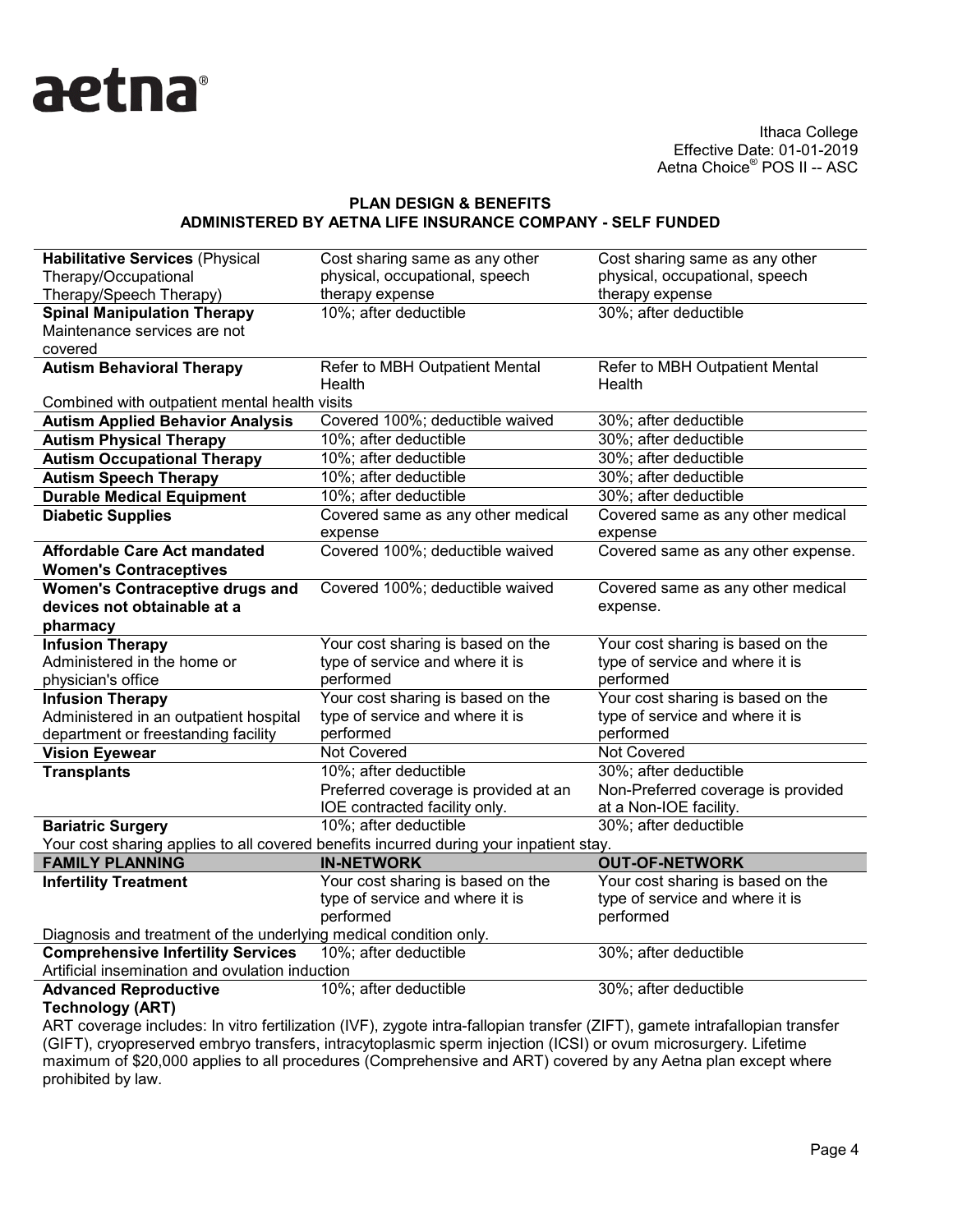

### **PLAN DESIGN & BENEFITS ADMINISTERED BY AETNA LIFE INSURANCE COMPANY - SELF FUNDED**

| <b>Vasectomy</b>                                                                                                                                                                                                                                                                                                                                                                                                                                                                                                                                                                                                                                                                                   | Your cost sharing is based on the<br>type of service and where it is<br>performed                                                                                                                                                                                                                                                                                                                                                                                                           | 30%; after deductible                                                             |  |  |
|----------------------------------------------------------------------------------------------------------------------------------------------------------------------------------------------------------------------------------------------------------------------------------------------------------------------------------------------------------------------------------------------------------------------------------------------------------------------------------------------------------------------------------------------------------------------------------------------------------------------------------------------------------------------------------------------------|---------------------------------------------------------------------------------------------------------------------------------------------------------------------------------------------------------------------------------------------------------------------------------------------------------------------------------------------------------------------------------------------------------------------------------------------------------------------------------------------|-----------------------------------------------------------------------------------|--|--|
| <b>Tubal Ligation</b>                                                                                                                                                                                                                                                                                                                                                                                                                                                                                                                                                                                                                                                                              | Covered 100%; deductible waived                                                                                                                                                                                                                                                                                                                                                                                                                                                             | Your cost sharing is based on the<br>type of service and where it is<br>performed |  |  |
| <b>PHARMACY</b>                                                                                                                                                                                                                                                                                                                                                                                                                                                                                                                                                                                                                                                                                    | <b>IN-NETWORK</b>                                                                                                                                                                                                                                                                                                                                                                                                                                                                           | <b>OUT-OF-NETWORK</b>                                                             |  |  |
| <b>Pharmacy Plan Type</b>                                                                                                                                                                                                                                                                                                                                                                                                                                                                                                                                                                                                                                                                          | Aetna Standard Open Formulary                                                                                                                                                                                                                                                                                                                                                                                                                                                               |                                                                                   |  |  |
| <b>Generic Drugs</b><br>Retail                                                                                                                                                                                                                                                                                                                                                                                                                                                                                                                                                                                                                                                                     | \$10 copay                                                                                                                                                                                                                                                                                                                                                                                                                                                                                  | 30% of submitted cost; after<br>applicable copay                                  |  |  |
| <b>Mail Order</b>                                                                                                                                                                                                                                                                                                                                                                                                                                                                                                                                                                                                                                                                                  | \$20 copay                                                                                                                                                                                                                                                                                                                                                                                                                                                                                  | Not Applicable                                                                    |  |  |
| <b>Preferred Brand-Name Drugs</b>                                                                                                                                                                                                                                                                                                                                                                                                                                                                                                                                                                                                                                                                  |                                                                                                                                                                                                                                                                                                                                                                                                                                                                                             |                                                                                   |  |  |
| <b>Retail</b>                                                                                                                                                                                                                                                                                                                                                                                                                                                                                                                                                                                                                                                                                      | \$30 copay                                                                                                                                                                                                                                                                                                                                                                                                                                                                                  | 30% of submitted cost; after<br>applicable copay                                  |  |  |
| <b>Mail Order</b>                                                                                                                                                                                                                                                                                                                                                                                                                                                                                                                                                                                                                                                                                  | \$60 copay                                                                                                                                                                                                                                                                                                                                                                                                                                                                                  | Not Applicable                                                                    |  |  |
| <b>Non-Preferred Brand-Name Drugs</b><br>Retail                                                                                                                                                                                                                                                                                                                                                                                                                                                                                                                                                                                                                                                    | \$50 copay                                                                                                                                                                                                                                                                                                                                                                                                                                                                                  | 30% of submitted cost; after<br>applicable copay                                  |  |  |
| <b>Mail Order</b>                                                                                                                                                                                                                                                                                                                                                                                                                                                                                                                                                                                                                                                                                  | \$100 copay                                                                                                                                                                                                                                                                                                                                                                                                                                                                                 | Not Applicable                                                                    |  |  |
| <b>Pharmacy Day Supply and Requirements</b>                                                                                                                                                                                                                                                                                                                                                                                                                                                                                                                                                                                                                                                        |                                                                                                                                                                                                                                                                                                                                                                                                                                                                                             |                                                                                   |  |  |
| <b>Retail</b>                                                                                                                                                                                                                                                                                                                                                                                                                                                                                                                                                                                                                                                                                      | Up to a 30 day supply from Aetna National Network                                                                                                                                                                                                                                                                                                                                                                                                                                           |                                                                                   |  |  |
| <b>Mandatory Maintenance Choice</b><br>Choice with opt out<br><b>Standard Specialty</b>                                                                                                                                                                                                                                                                                                                                                                                                                                                                                                                                                                                                            | After two retail fills, members are required to fill a 90-day supply of<br>maintenance drugs at Aetna Rx Home Delivery® or CVS pharmacy. The<br>member must notify us of whether they want to continue to fill at a network<br>retail pharmacy by calling the number on the member ID card. Otherwise, the<br>member will be responsible for 100 percent of the cost-share.<br>Up to a 30 day supply<br>All prescription fills must be through our preferred specialty pharmacy<br>network. |                                                                                   |  |  |
|                                                                                                                                                                                                                                                                                                                                                                                                                                                                                                                                                                                                                                                                                                    | Aetna Standard Plan Specialty Drug List                                                                                                                                                                                                                                                                                                                                                                                                                                                     |                                                                                   |  |  |
| Plan Includes: Diabetic supplies, blood glucose monitors, prescription weight loss drugs and contraceptive drugs and<br>devices obtainable from a pharmacy.<br>Includes sexual dysfunction drugs for females and males, including daily dose, additional 6 tablets a month for males<br>for erectile dysfunction.<br>Oral and injectable fertility drugs included (physician charges for injections are not covered under RX, medical<br>coverage is limited).<br>Standard Pre-certification for Specialty Drugs included<br>Standard step therapy included<br>Affordable Care Act mandated female contraceptives and preventive medications covered 100% in-network.<br><b>GENERAL PROVISIONS</b> |                                                                                                                                                                                                                                                                                                                                                                                                                                                                                             |                                                                                   |  |  |
| <b>Dependents Eligibility</b>                                                                                                                                                                                                                                                                                                                                                                                                                                                                                                                                                                                                                                                                      | Spouse, children from birth to age 26 regardless of student status.                                                                                                                                                                                                                                                                                                                                                                                                                         |                                                                                   |  |  |
|                                                                                                                                                                                                                                                                                                                                                                                                                                                                                                                                                                                                                                                                                                    |                                                                                                                                                                                                                                                                                                                                                                                                                                                                                             |                                                                                   |  |  |
| Plans are provided by: Aetna Life Insurance Company While this material is believed to be accurate as of                                                                                                                                                                                                                                                                                                                                                                                                                                                                                                                                                                                           |                                                                                                                                                                                                                                                                                                                                                                                                                                                                                             |                                                                                   |  |  |

ompany. While this material is believed to be accurate as o the production date, it is subject to change.

Health benefits and health insurance plans contain exclusions and limitations. Not all health services are covered.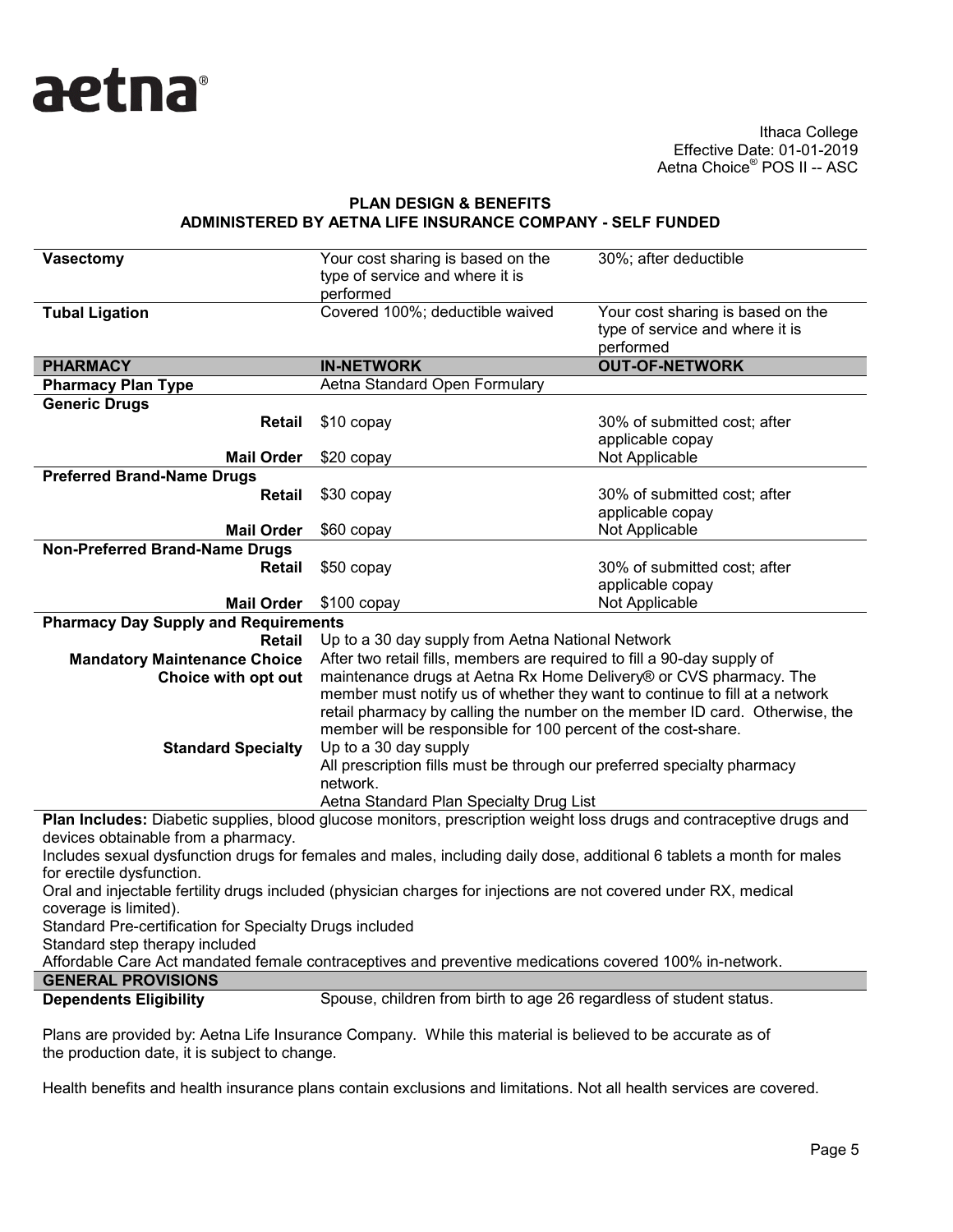

## **PLAN DESIGN & BENEFITS ADMINISTERED BY AETNA LIFE INSURANCE COMPANY - SELF FUNDED**

See plan documents for a complete description of benefits, exclusions, limitations and conditions of coverage. Plan features and availability may vary by location and are subject to change. Providers are independent contractors and are not our agents. Provider participation may change without notice. We do not provide care or guarantee access to health services.

The following is a list of services and supplies that are generally *not covered*. However, your plan documents may contain exceptions to this list based on state mandates or the plan design or rider(s) purchased by your employer.

- All medical and hospital services not specifically covered in, or which are limited or excluded by your plan documents.
- Cosmetic surgery, including breast reduction.
- Custodial care.
- Dental care and dental X-rays.
- Donor egg retrieval

• Experimental and investigational procedures, except for coverage for medically necessary routine patient care costs for members participating in a cancer clinical trial.

- Hearing aids
- Home births
- Immunizations for travel or work, except where medically necessary or indicated.
- Implantable drugs and certain injectable drugs including injectable infertility drugs.
- Infertility services, including artificial insemination and advanced reproductive technologies such as IVF, ZIFT, GIFT, ICSI and other related services, unless specifically listed as covered in your plan documents.
- Long-term rehabilitation therapy.
- Non-medically necessary services or supplies.

• Outpatient prescription drugs (except for treatment of diabetes), unless covered by a prescription plan rider and overthe-counter medications (except as provided in a hospital) and supplies.

- Radial keratotomy or related procedures.
- Reversal of sterilization.

• Services for the treatment of sexual dysfunction/enhancement, including therapy, supplies or counseling or prescription drugs.

- Special duty nursing.
- Therapy or rehabilitation other than those listed as covered.

• Weight control services including surgical procedures, medical treatments, weight control/loss programs, dietary regimens and supplements, appetite suppressants and other medications; food or food supplements, exercise programs, exercise or other equipment; and other services and supplies that are primarily intended to control weight or treat obesity, including Morbid Obesity, or for the purpose of weight reduction, regardless of the existence of comorbid conditions.

Aetna receives rebates from drug manufacturers that may be taken into account in determining Aetna's Preferred Drug List. Rebates do not reduce the amount a member pays the pharmacy for covered prescriptions. Aetna Rx Home Delivery refers to Aetna Rx Home Delivery, LLC, a licensed pharmacy subsidiary of Aetna Inc., that operates through mail order. The charges that Aetna negotiates with Aetna Rx Home Delivery may be higher than the cost they pay for the drugs and the cost of the mail order pharmacy services they provide. For these purposes, the pharmacy's cost of purchasing drugs takes into account discounts, credits and other amounts that they may receive from wholesalers, manufacturers, suppliers and distributors.

In case of emergency, call 911 or your local emergency hotline, or go directly to an emergency care facility.

Translation of the material into another language may be available. Please call Member Services at **1-888-982-3862.** Puede estar disponible la traduccion de este material en otro idioma. Por favor llame a Servicios al Miembro al **1-888- 982-3862.**